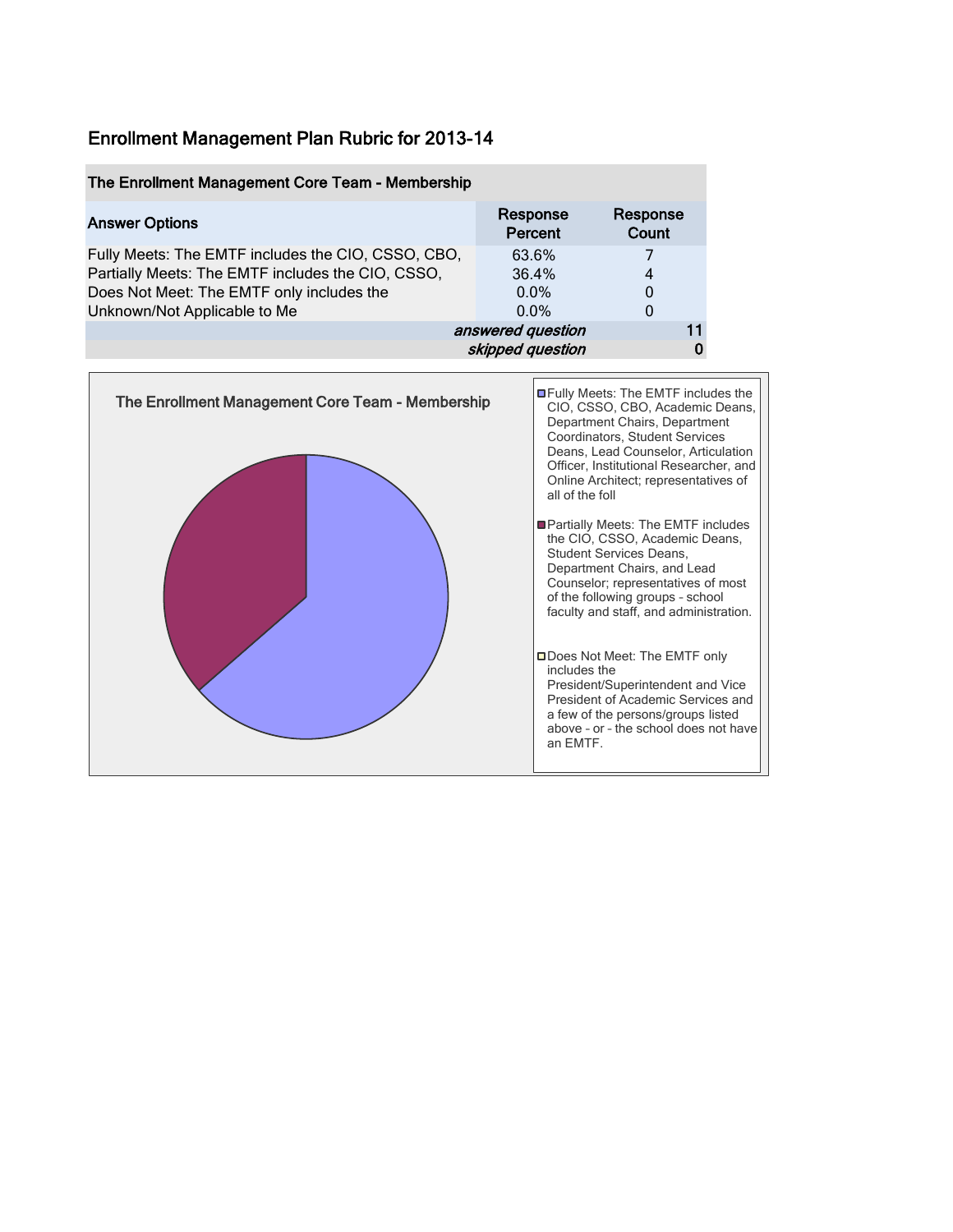| <b>Enrollment Management Core Team - Skills</b>           |                     |                   |
|-----------------------------------------------------------|---------------------|-------------------|
| <b>Answer Options</b>                                     | Response<br>Percent | Response<br>Count |
| Fully Meets: Most of the following "essential skills" are | 54.5%               | 6                 |
| Partially Meets: Some of the following "essential skills" | 45.5%               | 5                 |
| Does Not Meet: A few of the following "essential skills"  | $0.0\%$             | 0                 |
| Unknown/Not Applicable to Me                              | $0.0\%$             | 0                 |
|                                                           | answered question   |                   |
|                                                           | skipped question    |                   |

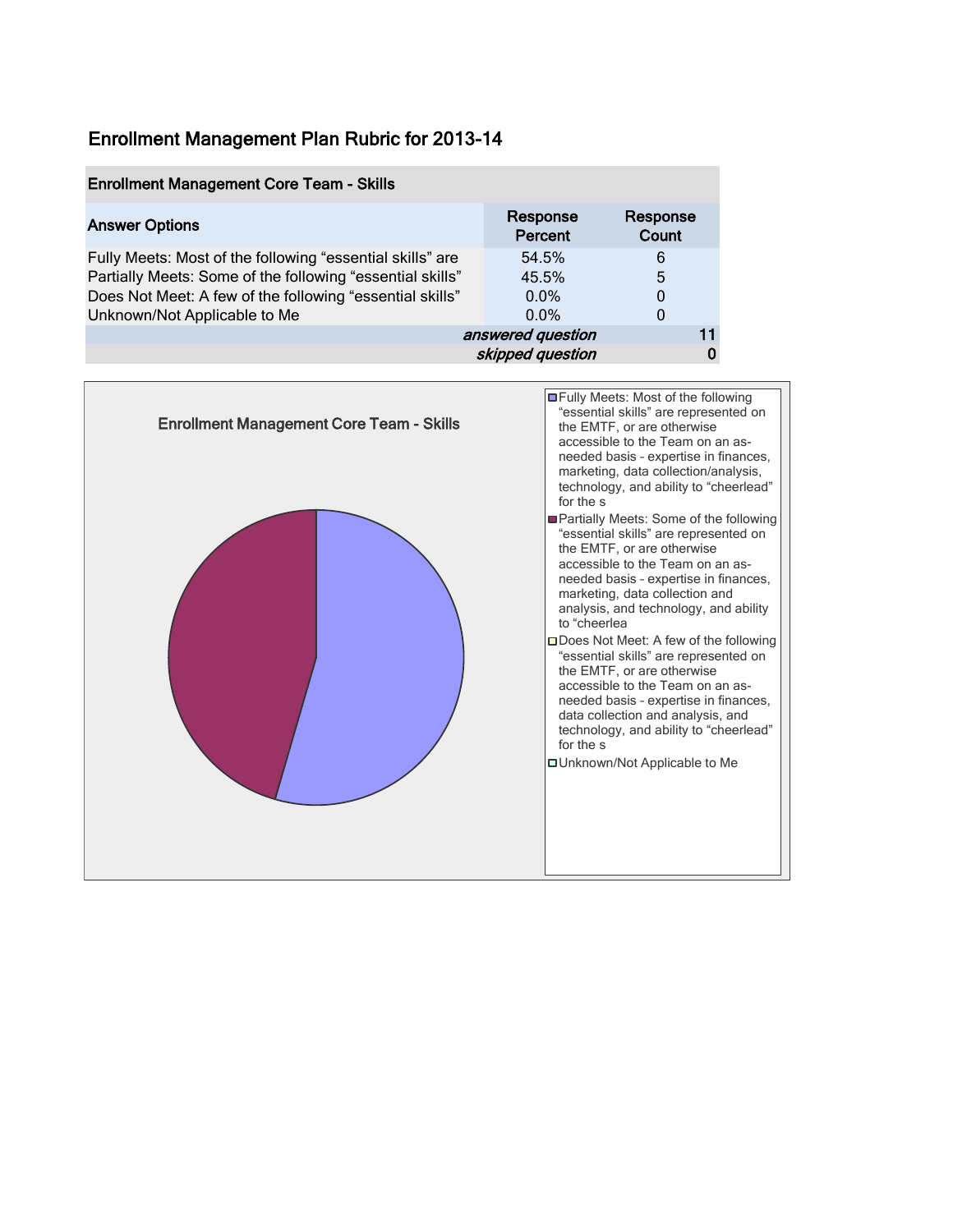| <b>Enrollment Management Core Team - Meeting Schedule</b> |                     |                   |   |
|-----------------------------------------------------------|---------------------|-------------------|---|
| <b>Answer Options</b>                                     | Response<br>Percent | Response<br>Count |   |
| Fully Meets: The EMTF meets quarterly to stay on track    | 54.5%               | 6                 |   |
| Partially Meets: The EMTF meets occasionally to stay on   | 36.4%               | 4                 |   |
| Does Not Meet: The EMTF does not meet on a regular        | 9.1%                |                   |   |
| Unknown/Not Applicable to Me                              | $0.0\%$             | 0                 |   |
|                                                           | answered question   | 11                |   |
|                                                           | skipped question    |                   | 0 |

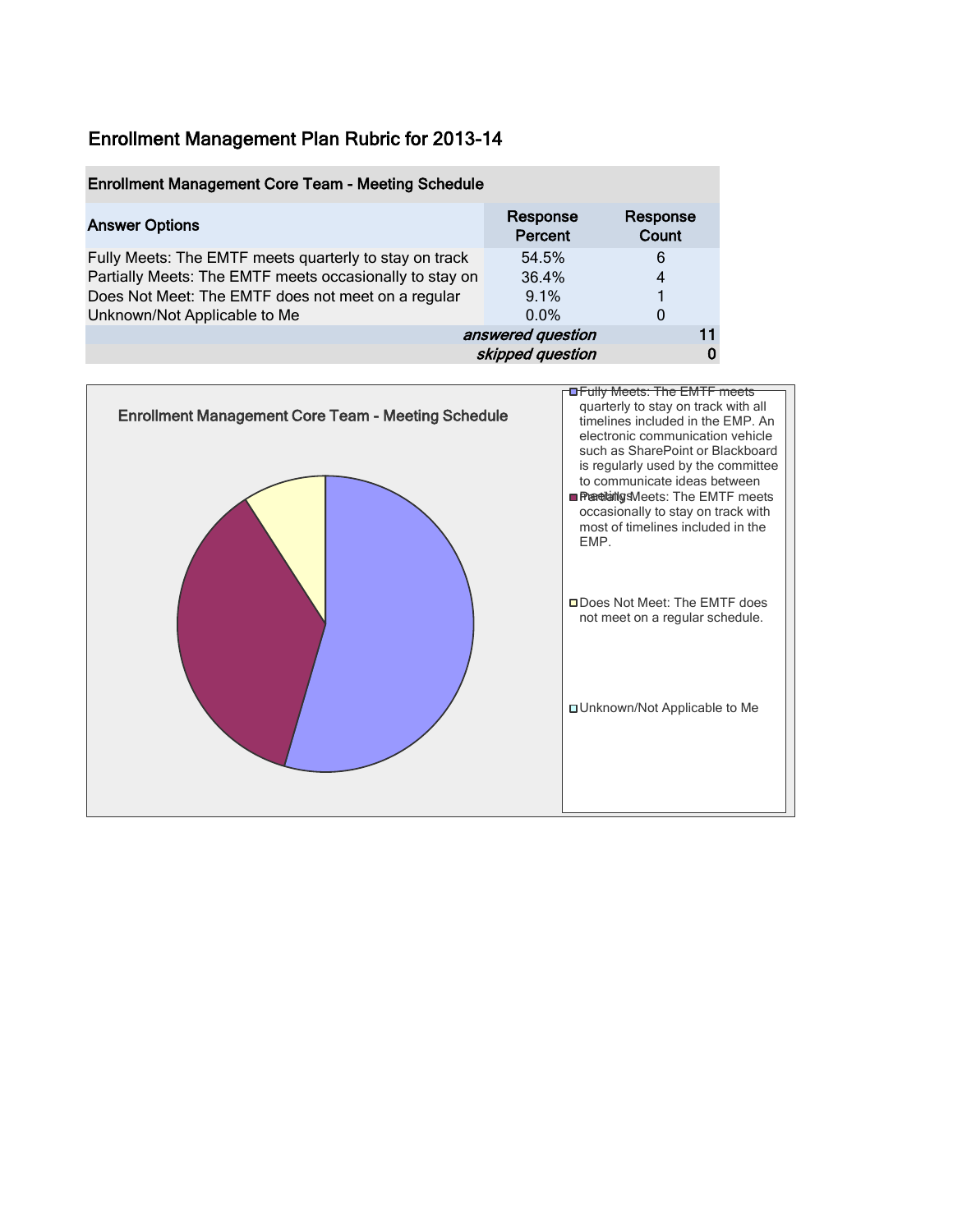#### Enrollment Management Plan - FTES and Scheduling Goals

| <b>Answer Options</b>                                  | Response<br>Percent | Response<br>Count |    |
|--------------------------------------------------------|---------------------|-------------------|----|
| Fully Meets: The developed schedule is designed to     | 9.1%                |                   |    |
| Partially Meets: The developed schedule is designed to | 72.7%               | 8                 |    |
| Does Not Meet: The developed schedule is designed to   | $0.0\%$             | 0                 |    |
| Unknown/Not Applicable to Me                           | 18.2%               | $\mathcal{P}$     |    |
|                                                        | answered question   |                   | 11 |
|                                                        | skipped question    |                   | 0  |

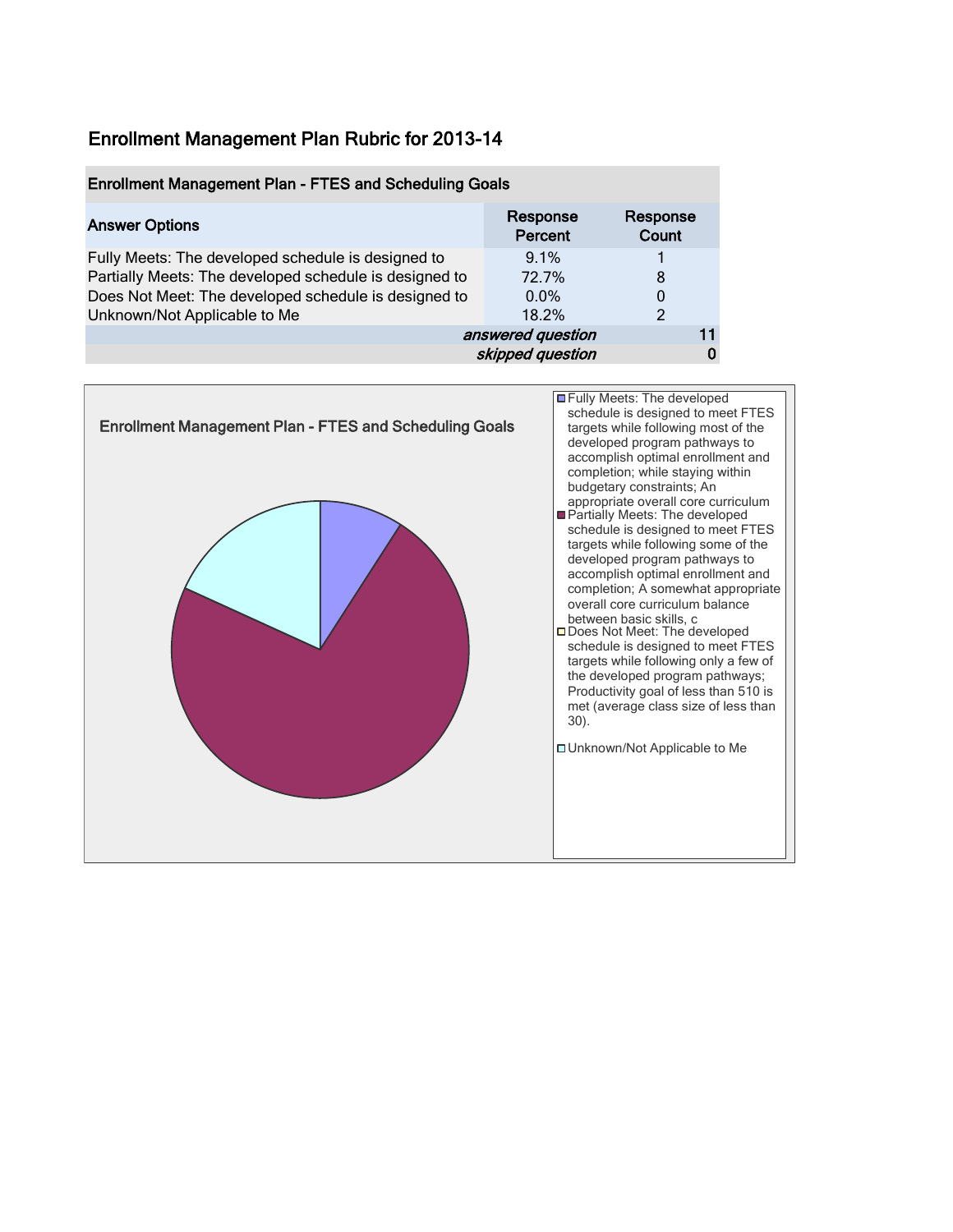#### Enrollment Management Plan – FTES/Scheduling Strategy

| <b>Answer Options</b>                                   | Response<br>Percent | Response<br>Count |  |
|---------------------------------------------------------|---------------------|-------------------|--|
| Fully Meets: The developed schedule contains sufficient | 27.3%               | 3                 |  |
| Partially Meets: The developed schedule contains some   | 63.6%               |                   |  |
| Does Not Meet: The developed schedule contains a few    | $0.0\%$             | 0                 |  |
| Unknown/Not Applicable to Me                            | 9.1%                |                   |  |
|                                                         | answered question   | 11                |  |
|                                                         | skipped question    |                   |  |

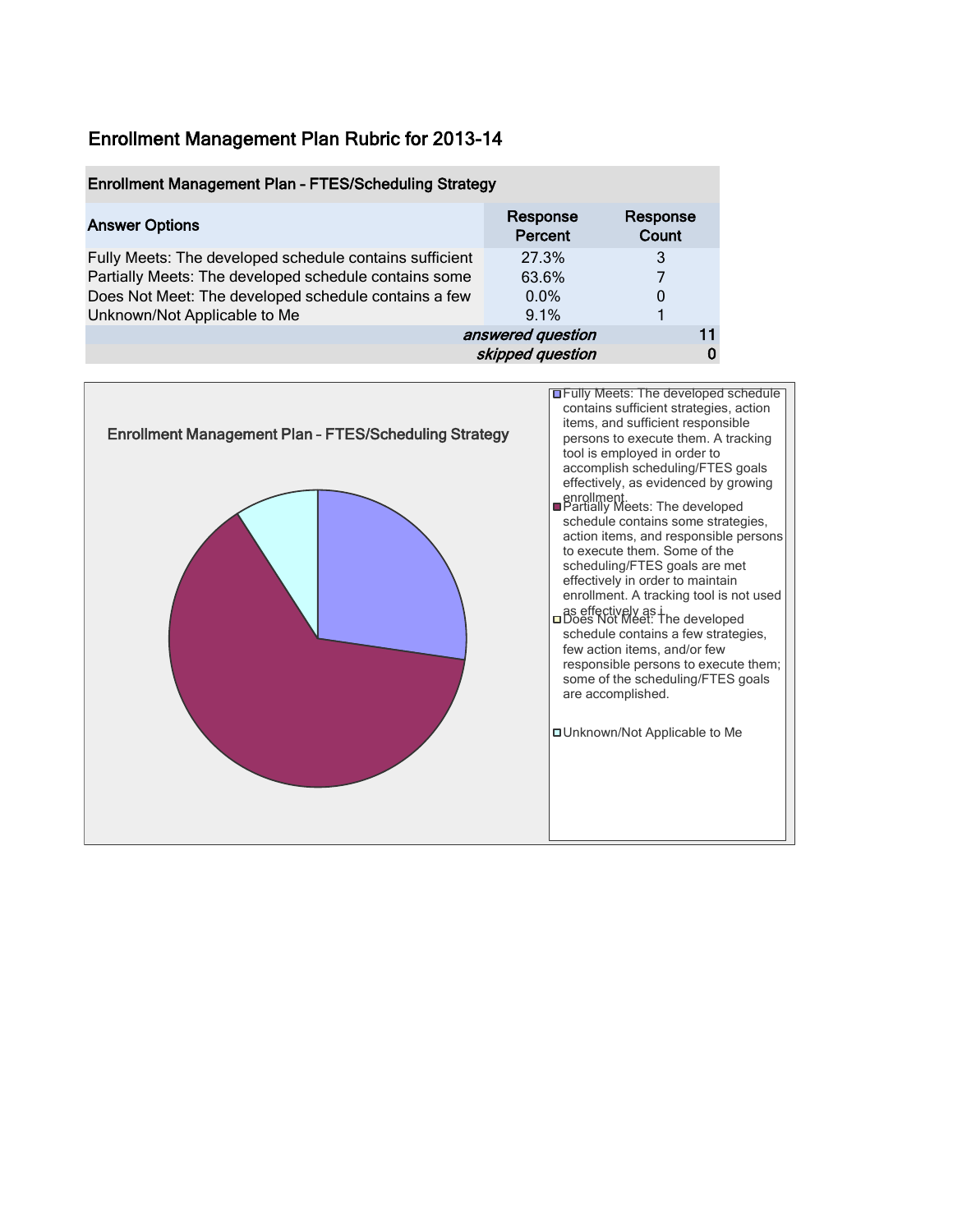#### Enrollment Management Plan – Timeline for FTES/Scheduling Goals, Strategies and Action Items

| <b>Answer Options</b>                                | Response<br>Percent | Response<br>Count |
|------------------------------------------------------|---------------------|-------------------|
| Fully Meets: The schedule development process meets  | 18.2%               |                   |
| Partially Meets: The schedule development process is | 72.7%               | 8                 |
| Does Not Meet: The schedule development process      | $0.0\%$             | 0                 |
| Unknown/Not Applicable to Me                         | 9.1%                |                   |
|                                                      | answered question   |                   |
|                                                      | skipped question    |                   |

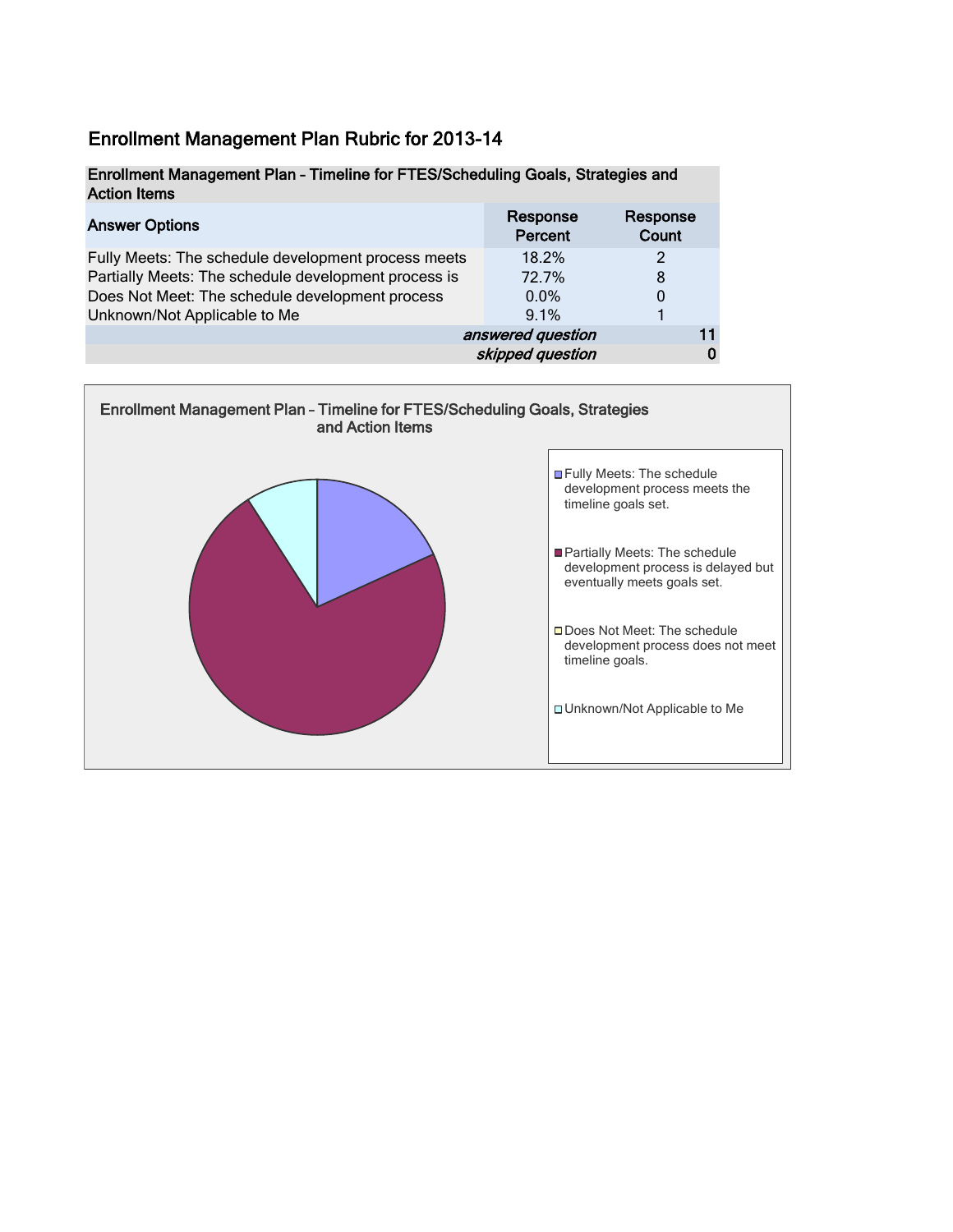| Enrollment Management Plan - Academic Services Benchmark Two Evaluation |                     |                   |  |
|-------------------------------------------------------------------------|---------------------|-------------------|--|
| <b>Answer Options</b>                                                   | Response<br>Percent | Response<br>Count |  |
| Fully Meets: The EMP is evaluated using this rubric and                 | $0.0\%$             | 0                 |  |
| Partially Meets: The EMP is evaluated using this rubric.                | 81.8%               | 9                 |  |
| Does Not Meet: The EMP is evaluated using this rubric,                  | 9.1%                |                   |  |
| Unknown/Not Applicable to Me                                            | 9.1%                |                   |  |
|                                                                         | answered question   |                   |  |
|                                                                         | skipped question    |                   |  |

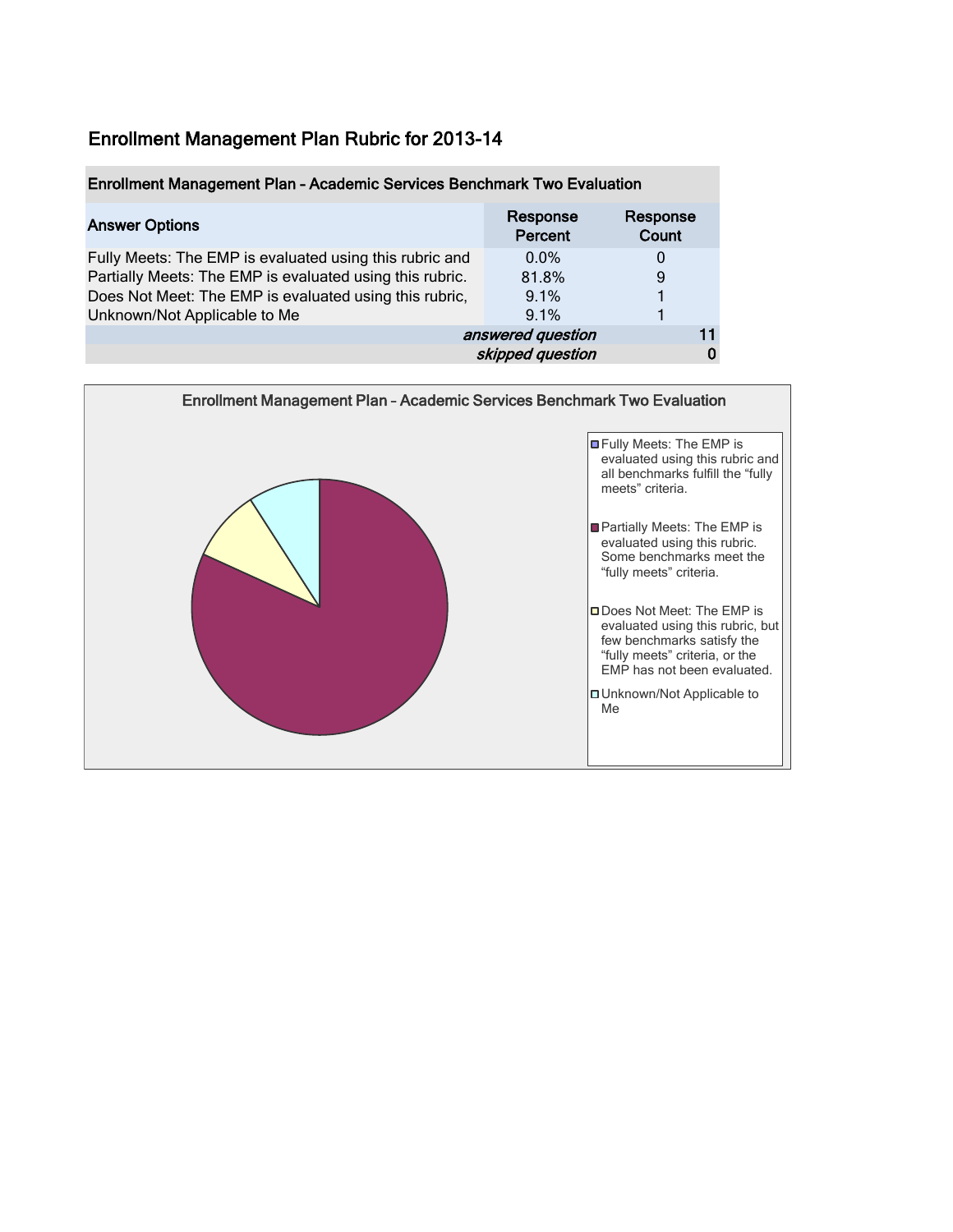| <b>Enrollment Management Plan - Recruitment Goals</b>  |                     |                   |
|--------------------------------------------------------|---------------------|-------------------|
| <b>Answer Options</b>                                  | Response<br>Percent | Response<br>Count |
| Fully Meets: The EMP contains recruitment goals that   | 27.3%               | 3                 |
| Partially Meets: The EMP contains recruitment goals to | 54.5%               | 6                 |
| Does Not Meet: The EMP does not contain sufficient     | 9.1%                |                   |
| Unknown/Not Applicable to Me                           | 9.1%                |                   |
|                                                        | answered question   | 11                |
|                                                        | skipped question    |                   |

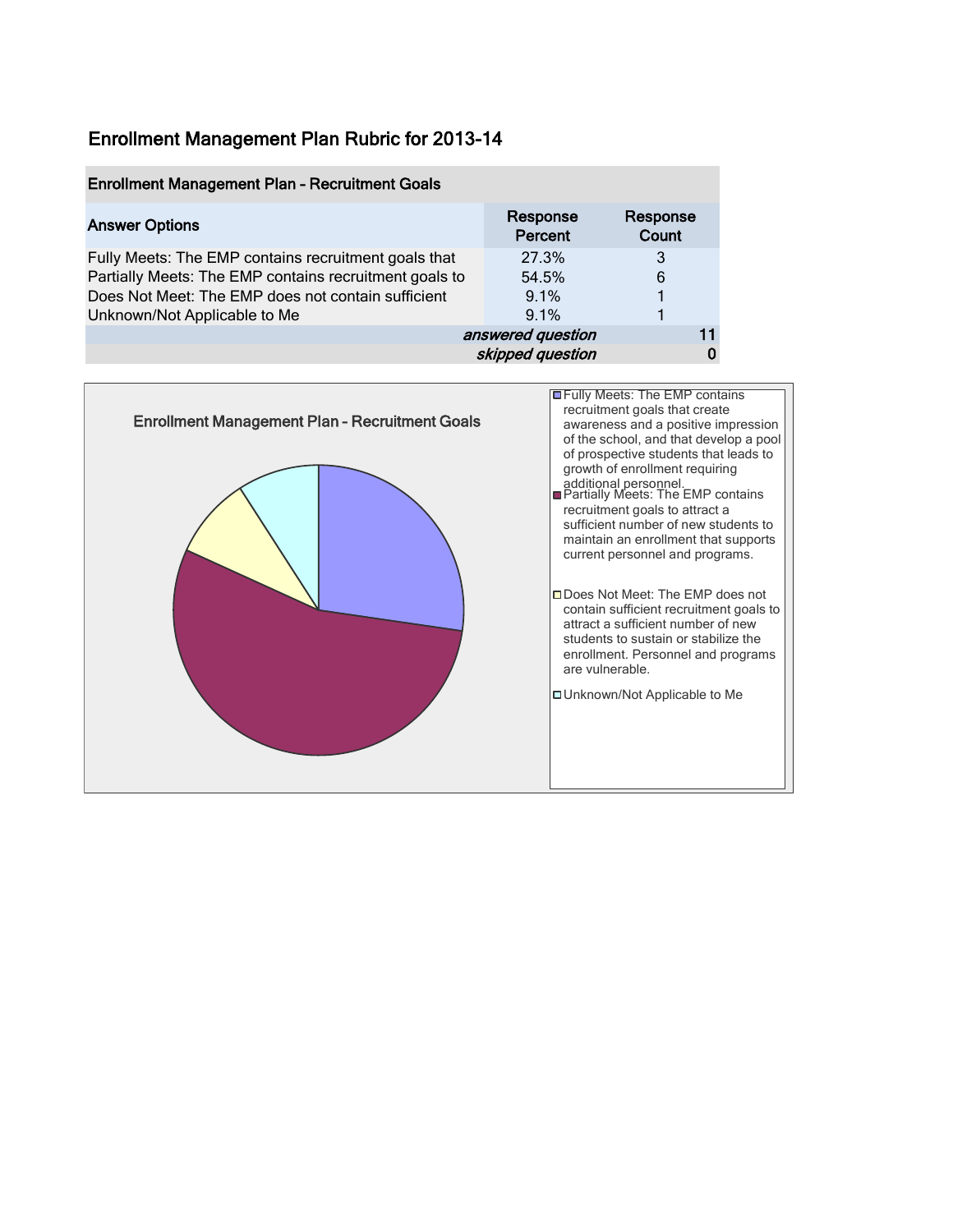#### Enrollment Management Plan – Recruitment Strategies

| <b>Answer Options</b>                                | Response<br>Percent | Response<br>Count |  |
|------------------------------------------------------|---------------------|-------------------|--|
| Fully Meets: The EMP contains sufficient strategies, | 9.1%                |                   |  |
| Partially Meets: The EMP contains some strategies,   | 72.7%               | 8                 |  |
| Does Not Meet: The EMP contains a few strategies,    | 9.1%                |                   |  |
| Unknown/Not Applicable to Me                         | 9.1%                |                   |  |
|                                                      | answered question   | 11                |  |
|                                                      | skipped question    |                   |  |

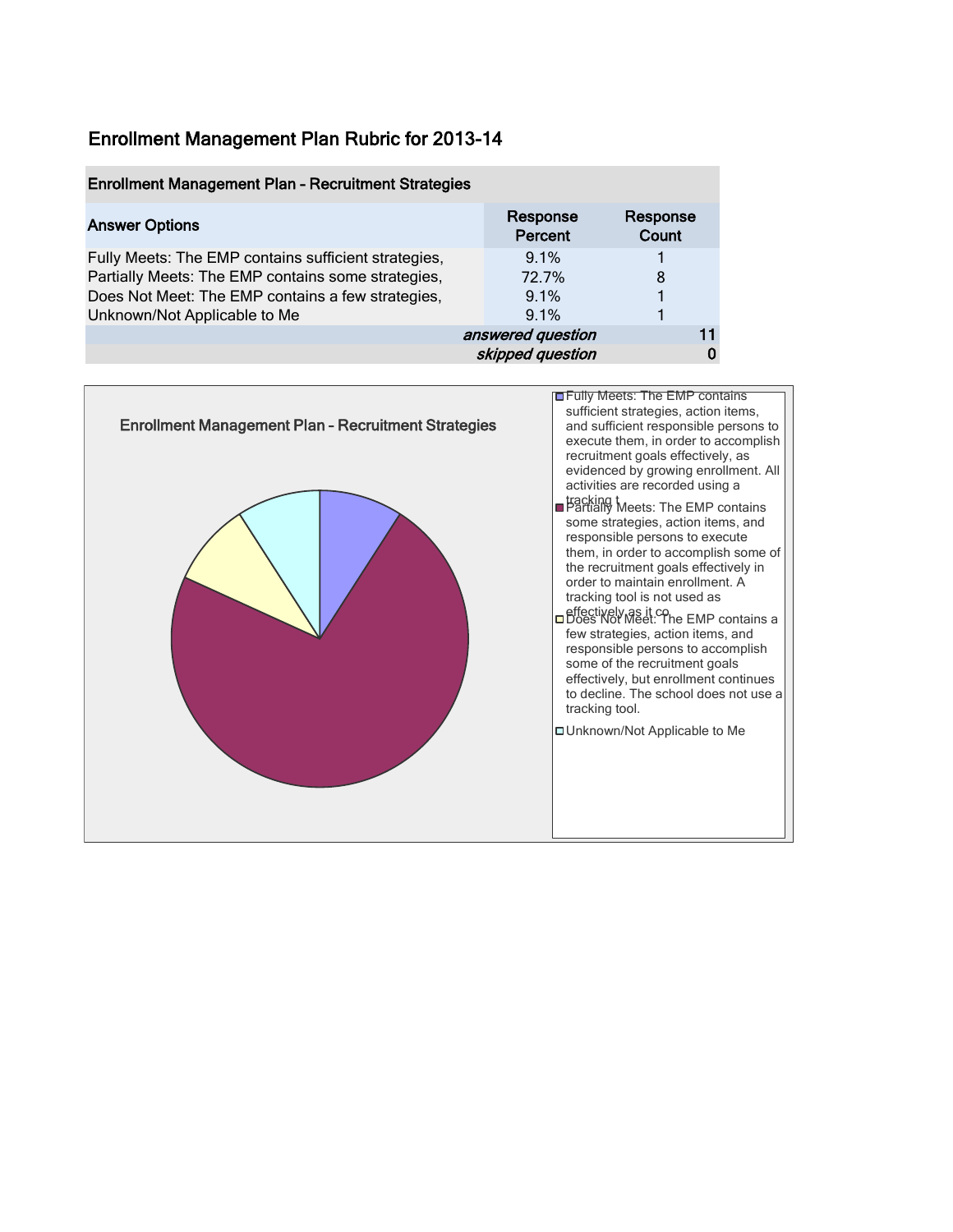| Enrollment Management Plan - Timeline for Recruitment Goals, Strategies and Action |          |          |
|------------------------------------------------------------------------------------|----------|----------|
| Items                                                                              |          |          |
| <b>Anewar Ontione</b>                                                              | Response | Response |

| <b>Answer Options</b>                                 | <b>I ICONOLISE</b><br>Percent | <b>I ICONNISC</b><br>Count |
|-------------------------------------------------------|-------------------------------|----------------------------|
| Fully Meets: The EMP recruitment goal/strategy/action | 9.1%                          |                            |
| Partially Meets: The EMP recruitment                  | 72.7%                         | 8                          |
| Does Not Meet: The EMP recruitment                    | $0.0\%$                       |                            |
| Unknown/Not Applicable to Me                          | 18.2%                         | $\mathcal{P}$              |
|                                                       | answered question             |                            |
|                                                       | skipped question              |                            |

![](_page_9_Figure_3.jpeg)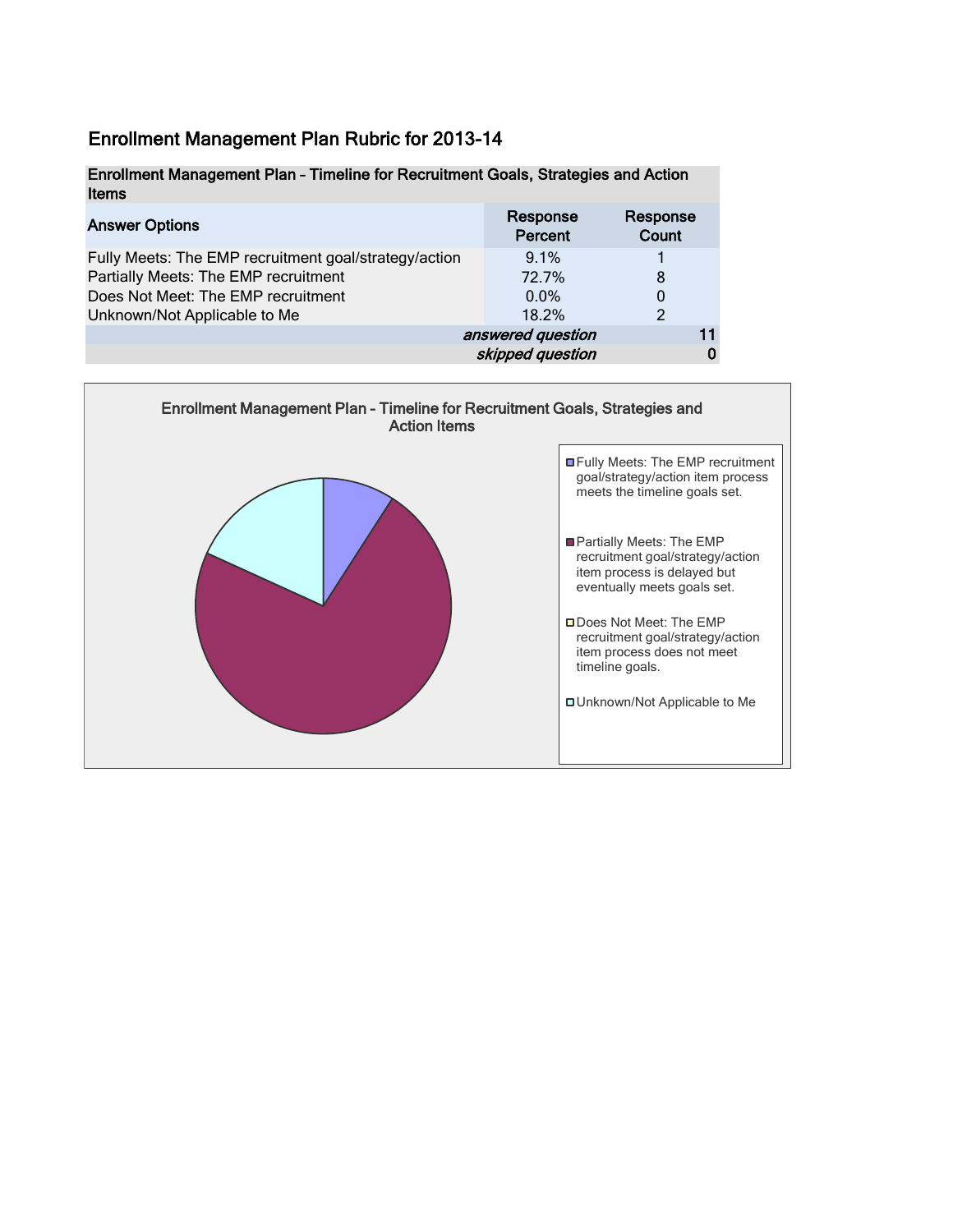| Enrollment Management Plan - Student Services Benchmark Three Evaluation |                     |                   |  |
|--------------------------------------------------------------------------|---------------------|-------------------|--|
| <b>Answer Options</b>                                                    | Response<br>Percent | Response<br>Count |  |
| Fully Meets: The EMP is evaluated using this rubric and                  | 9.1%                |                   |  |
| Partially Meets: The EMP is evaluated using this rubric.                 | 54.5%               | 6                 |  |
| Does Not Meet: The EMP is evaluated using this rubric,                   | 18.2%               | $\overline{c}$    |  |
| Unknown/Not Applicable to Me                                             | 18.2%               | $\mathcal{P}$     |  |
|                                                                          | answered question   |                   |  |
|                                                                          | skipped question    |                   |  |

![](_page_10_Figure_2.jpeg)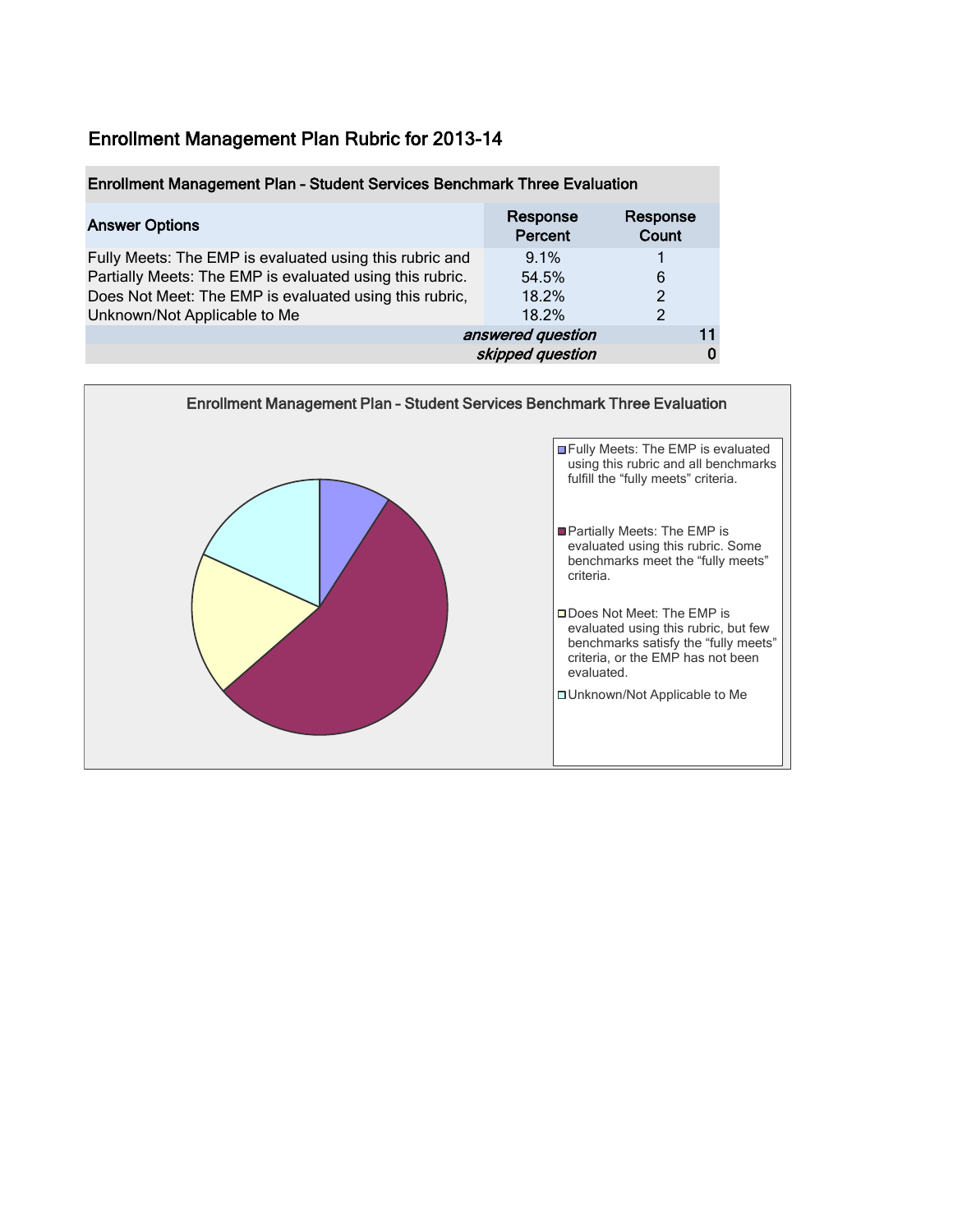### Admissions Procedures

| <b>Answer Options</b>                                 | Response<br>Percent | Response<br>Count |    |
|-------------------------------------------------------|---------------------|-------------------|----|
| Fully Meets: The Admissions Process is a systematic   | 18.2%               | 2                 |    |
| Partially Meets: The Admissions Process contains some | 54.5%               | 6                 |    |
| Does Not Meet: The Admissions Process contains a few  | 9.1%                |                   |    |
| Unknown/Does Not Meet                                 | 18.2%               | 2                 |    |
|                                                       | answered question   |                   | 11 |
|                                                       | skipped question    |                   |    |

![](_page_11_Figure_3.jpeg)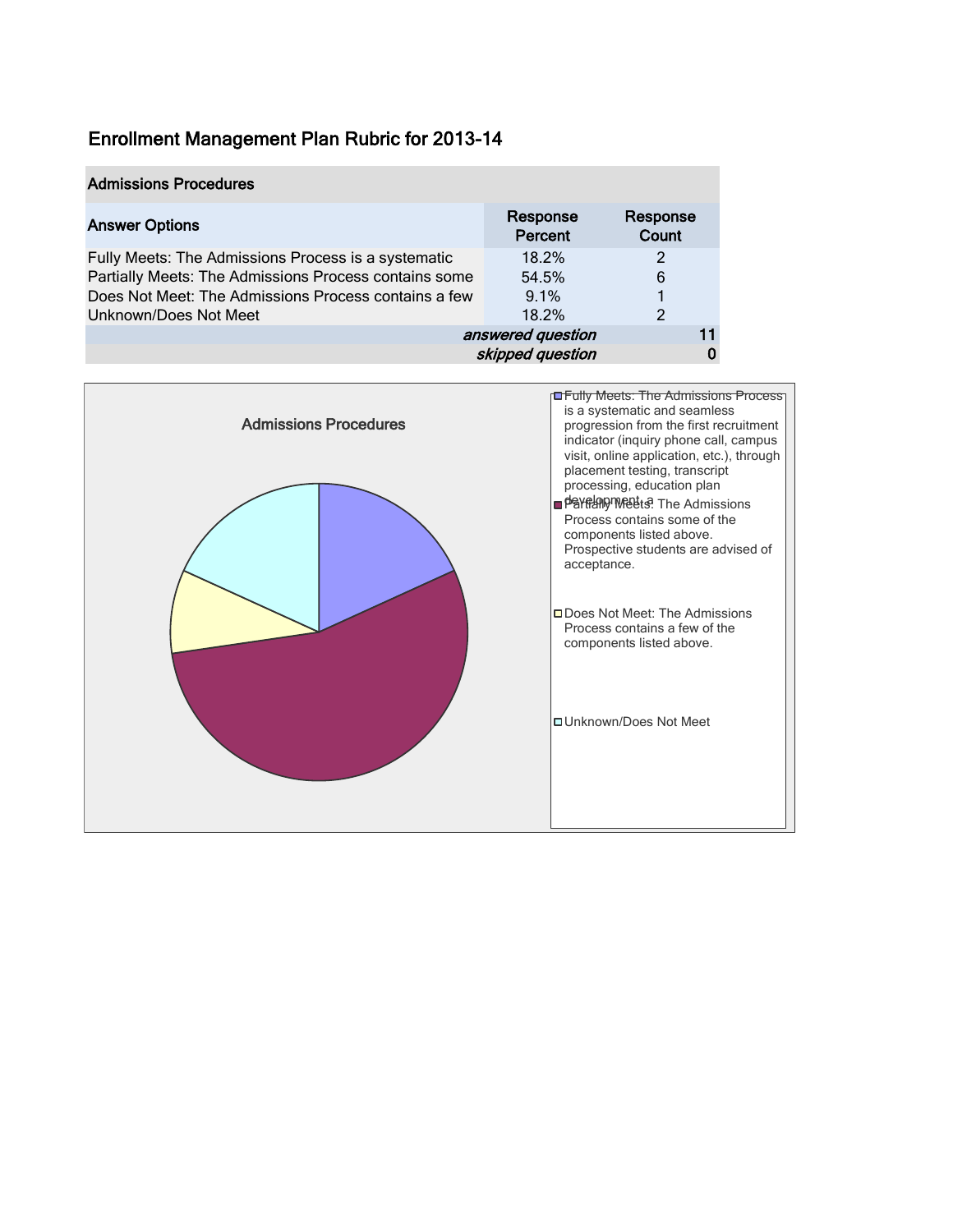#### Marketing Plan – Communications

| <b>Answer Options</b>                                    | Response<br>Percent | Response<br>Count |    |
|----------------------------------------------------------|---------------------|-------------------|----|
| Fully Meets: The marketing plan provides for all of the  | 9.1%                |                   |    |
| Partially Meets: The marketing plan provides for some of | 72.7%               | 8                 |    |
| Does Not Meet: The school does not have or follow a      | $9.1\%$             |                   |    |
| Unknown/Not Applicable to Me                             | 9.1%                |                   |    |
|                                                          | answered question   |                   | 11 |
|                                                          | skipped question    |                   | 0  |

![](_page_12_Figure_3.jpeg)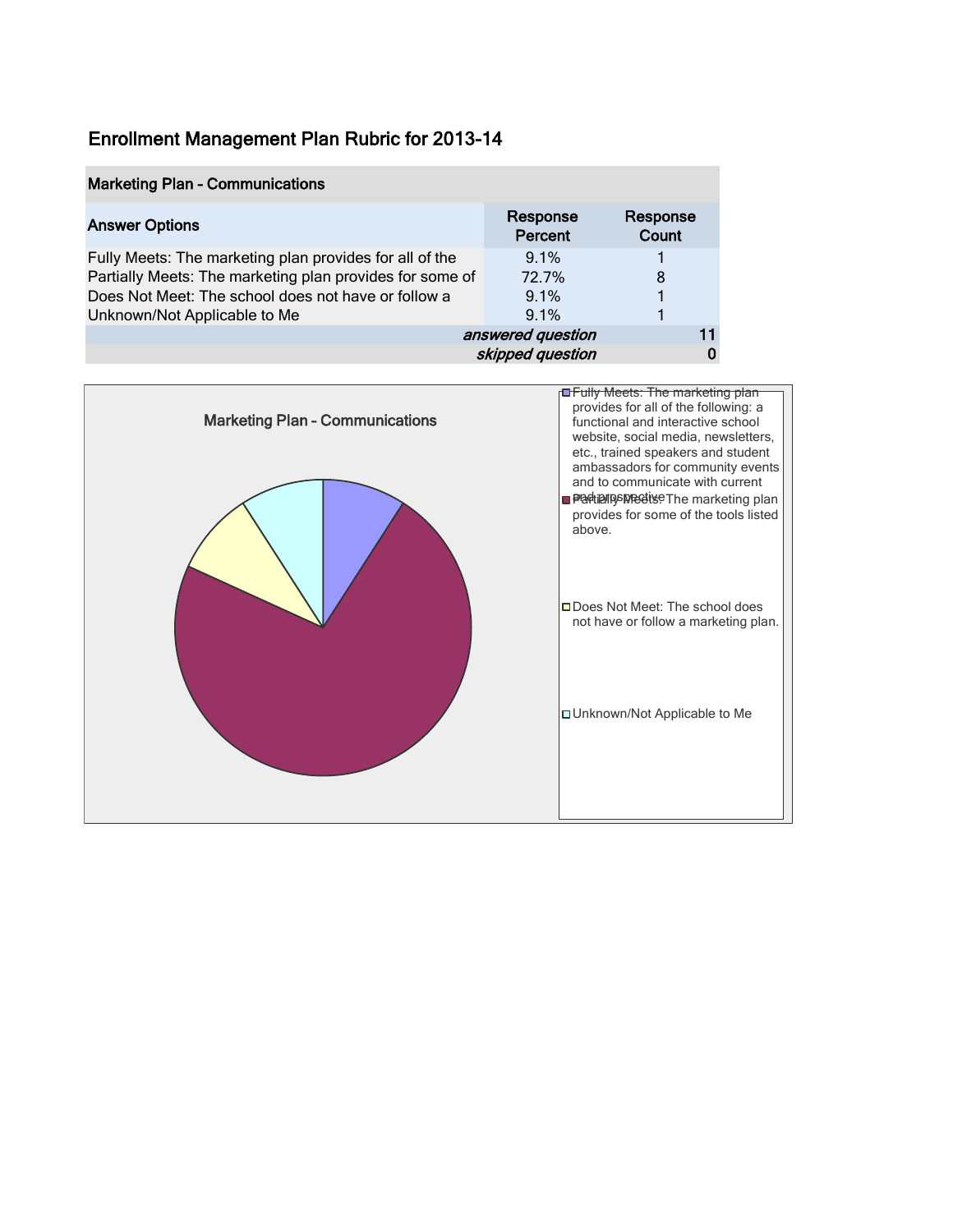| <b>Marketing Plan-Public Relations</b>                   |                     |                   |
|----------------------------------------------------------|---------------------|-------------------|
| <b>Answer Options</b>                                    | Response<br>Percent | Response<br>Count |
| Fully Meets: The marketing plan provides for press       | 18.2%               | 2                 |
| Partially Meets: The marketing plan provides for some of | 63.6%               |                   |
| Does Not Meet: The school does not have or follow a      | $9.1\%$             |                   |
| Unknown/Not Applicable to Me                             | 9.1%                |                   |
| answered question<br>11                                  |                     |                   |
|                                                          | skipped question    |                   |

![](_page_13_Figure_2.jpeg)